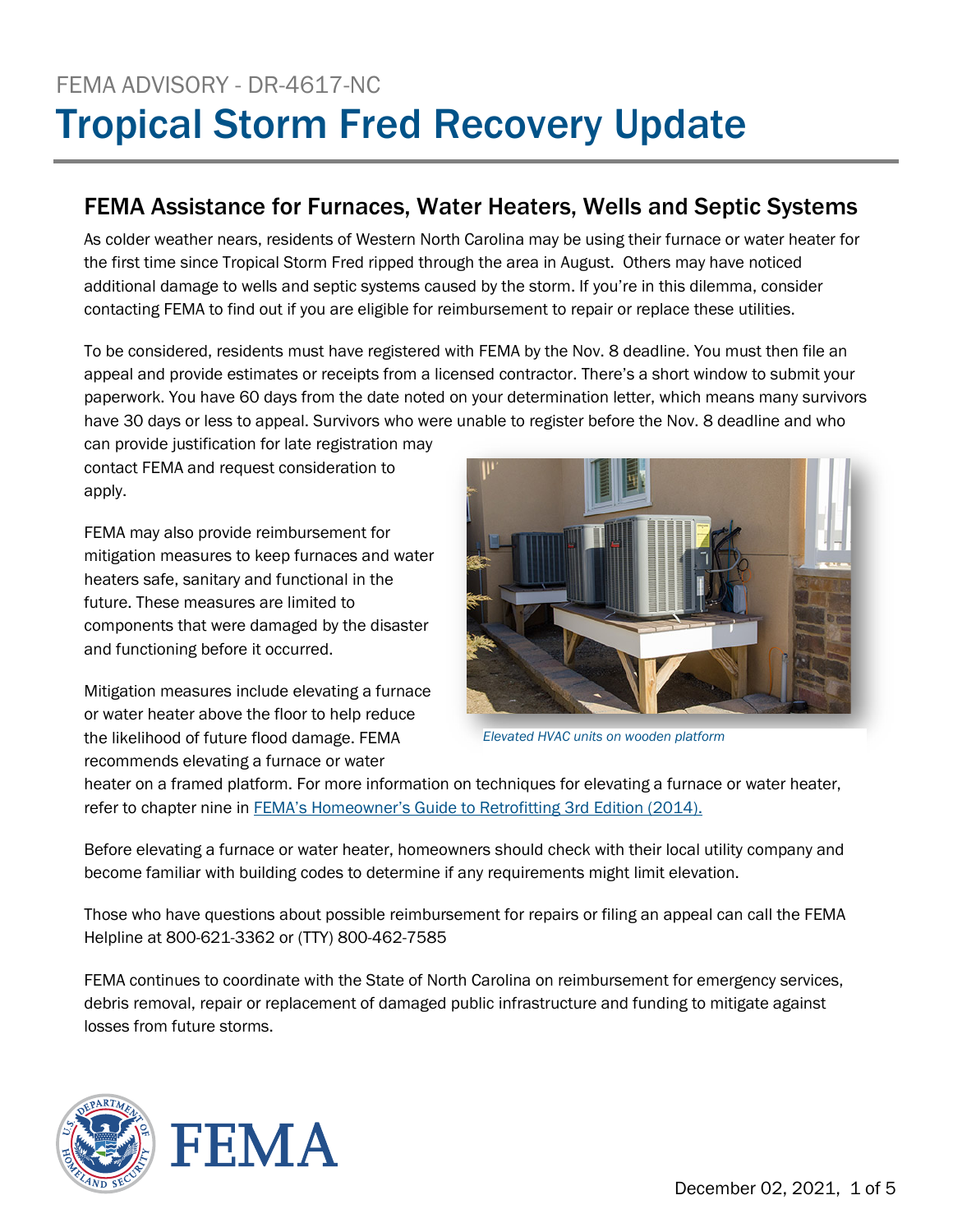## **Tropical Storm Fred DR-4617-NC By The Numbers**



### FEMA Public Assistance Reviewing 291 Potential Projects

FEMA has obligated nearly \$1,035,000 in Public Assistance (PA) grants to help 11 counties in Western North Carolina restore public facilities and rebuild infrastructure in the aftermath of Tropical Storm Fred. Additional projects are currently under review, which means FEMA could obligate more money.

To date, FEMA has received 40 Requests for Public Assistance, detailing 291 potential projects that are being considered for grants. The applicants range from local governments to private nonprofits and are all located within the 11-county PA eligible area, which includes Ashe, Avery, Buncombe, Graham, Haywood, Jackson, Madison, Mitchell, Transylvania, Yancey and Watauga.

Of the 291 potential projects, 235 are currently in FEMA's Grants Manager, which is Phase Two of a four phase process. The Grants Manager is used internally by FEMA specialists to formulate projects and conduct all other pre-award functions. Here is a breakdown of the four PA phases: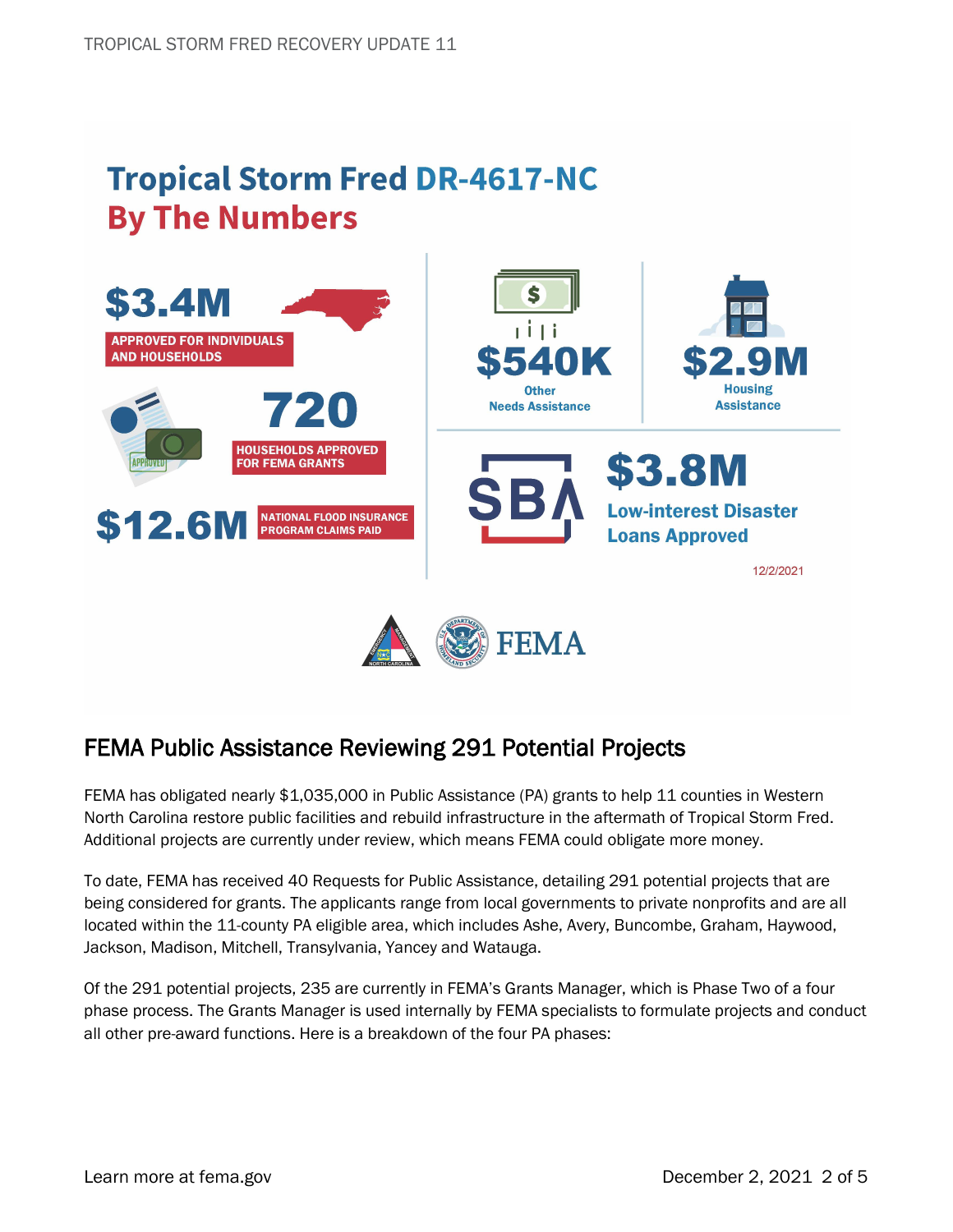

Objective: Identify applicants' disaster impacts and recovery priorities. The following general activities will occur after Applicant Briefings and approvals of applicants' Request for Public Assistance.

- FEMA will assign a Program Delivery Manager (PDMG)–a primary point-of-contact assigned to each applicant to guide the applicant through the PA grant development process.
- The PDMG will conduct an Exploratory Call with assigned applicant representatives to obtain general information about the applicant and its disaster impacts, and to explain the next steps.
	- Applicant representatives should be prepared to discuss impacts and provide the names of counterparts who may be involved in PA grant development.
- The applicant and PDMG will conduct a Recovery Scoping Meeting.
	- $\circ$  Additional applicant and FEMA representatives are expected to engage in an in-depth discussion regarding the applicant's disaster damage.
	- $\circ$  The Recovery Scoping Meeting starts the 60-day regulatory timeframe for the applicant to identify incident-related damage.
	- $\circ$  The applicant and the PDMG should agree to weekly, one-on-one status meetings.

#### Phase II – Damage Intake and Eligibility Analysis

Objective: Capture and document all the incident-related damages.

- Work that is already completed: PDMG works with the applicant to gather documentation and to ensure information is uploaded into the PA Grants Manager/Grants Portal.
	- The PDMG will forward projects to the Consolidated Resource Center (CRC) for compliance, document and quality assurance reviews.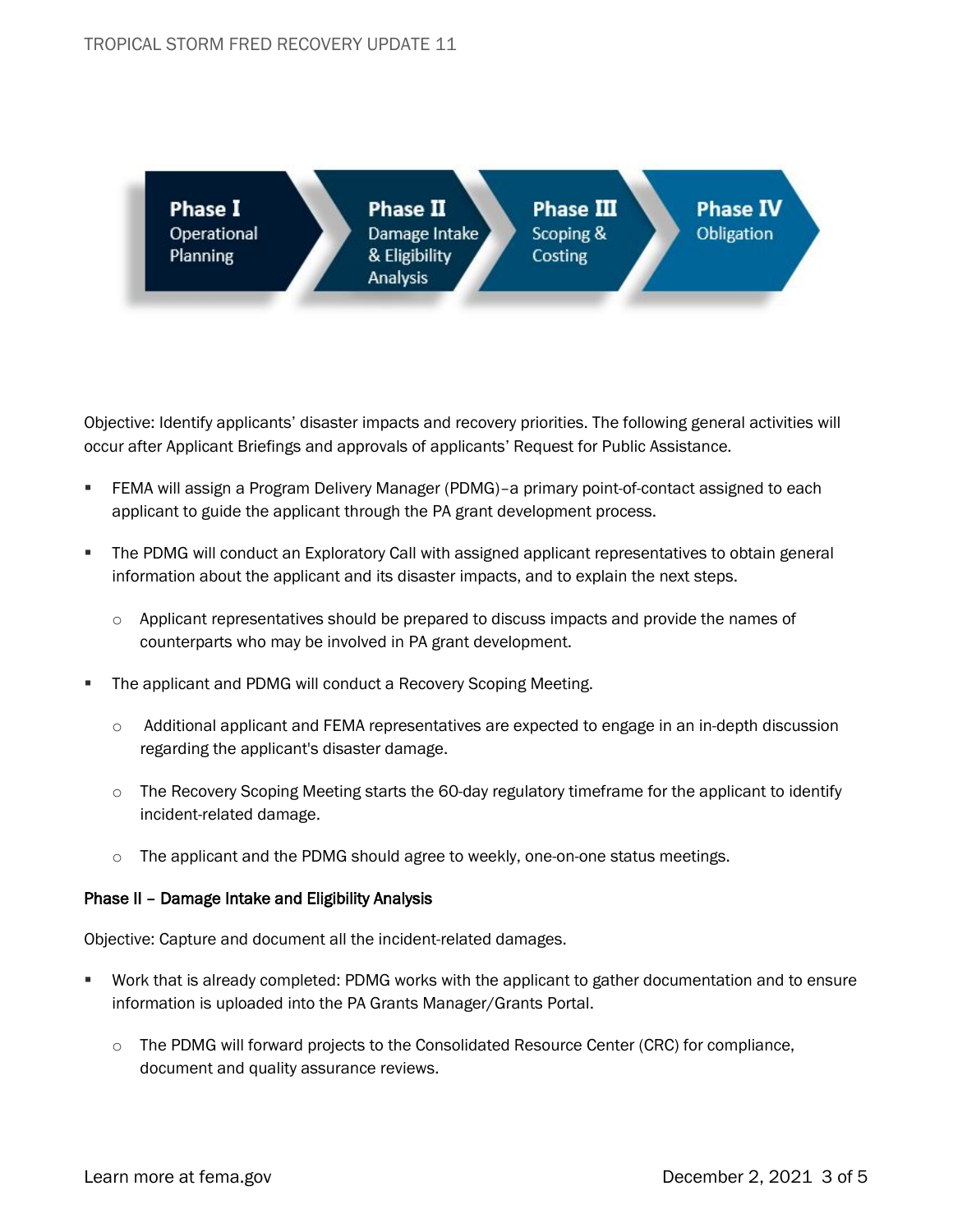- $\circ$  The PDMG will coordinate with the applicant to resolve issues, gather additional information, and obtain project concurrence and signature.
- Work that is still to be completed: The PDMG will work with the applicant to schedule a site inspection. (This meeting can take place virtually or in-person and is an in-depth assessment of facility damage conducted by the applicant or a representative and a PA Site Inspector).
	- $\circ$  The PA Site Inspector captures dimensions and quantities shown by the applicant.
	- $\circ$  Applicants approve damage descriptions before further PA project development.
	- o The PDMG will send projects to the CRC for further development.

#### Phase III – Scoping and Costing

Objective: Further develop PA grant projects for final processing.

- Projects are processed and reviewed by CRC specialists, in coordination with the PDMG.
	- $\circ$  The PDMG will coordinate with the applicant to resolve issues, gather additional information, and obtain project concurrence and signature.
	- o Projects go through quality assurance and compliance reviews.

#### Phase IV – Obligation

Objective: Obligate projects.

- Quality assurance teams ensure the project signed by the applicant matches data in EMMIE, which is the official system of record for obligation.
	- o The PDMG, PA field leadership, and recipient review the project
	- o The applicant reviews and signs the final project.
	- o FEMA awards the project.

FEMA continues to coordinate with the State of North Carolina on reimbursement for emergency services, debris removal, repair or replacement of damaged public infrastructure and funding to mitigate against losses from future storms.

### Resources for Disaster Survivors

Haywood County Storm Relief Hotline: 828-356-2022 Haywood storm recovery website: [www.RecoverHaywood.com](http://www.recoverhaywood.com/)